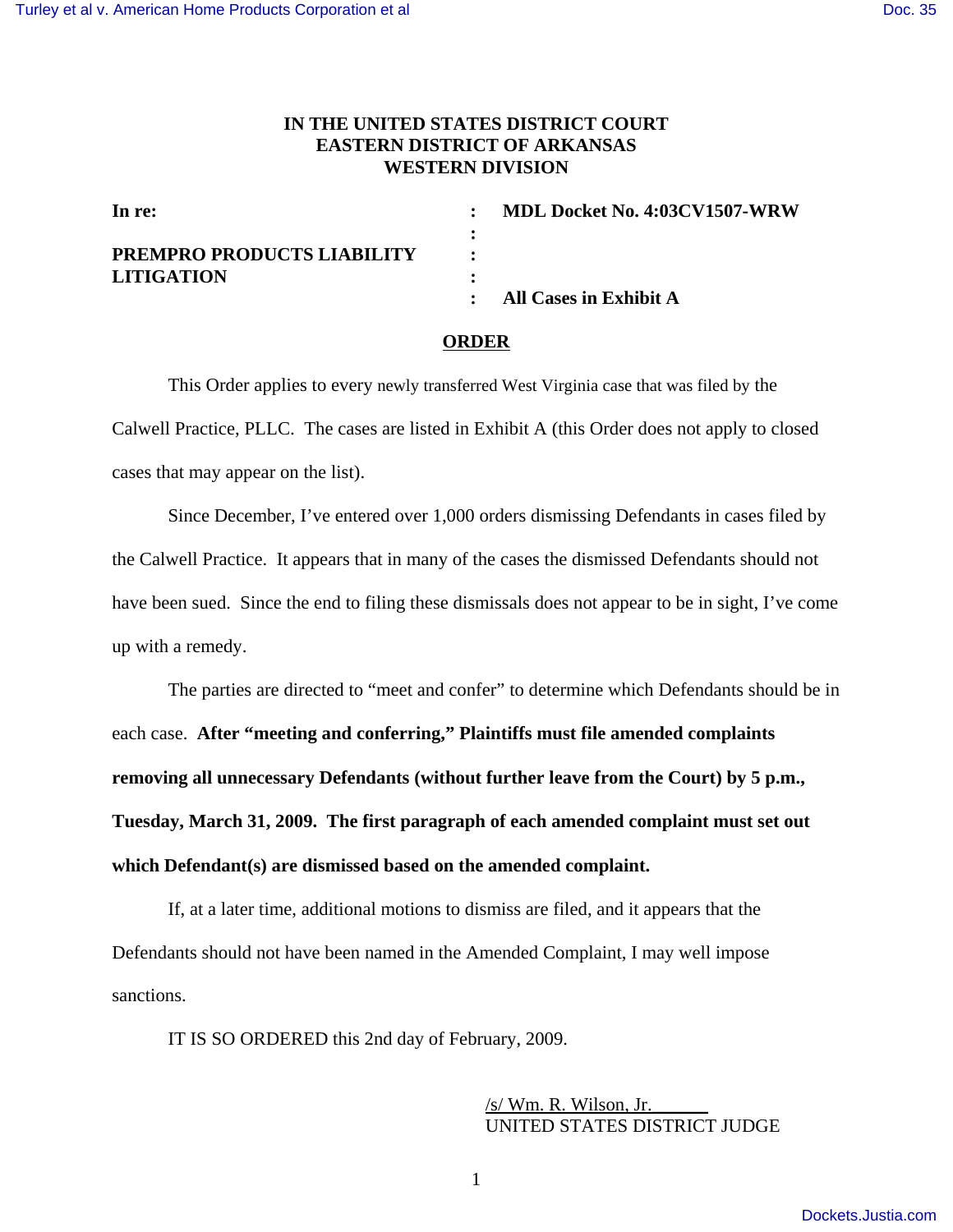## **Exhibit A**

| Nancy Lucion,                                                  | $4:08$ -cv-3890 |
|----------------------------------------------------------------|-----------------|
| Patricia Lyons and Ronald Lyons,                               | 4:08-cv-3891    |
| Frances Macknight and James Macknight,                         | 4:08-cv-3892    |
| Nancy Marcum and Van Marcum, Jr.,                              | 4:08-cv-3893    |
| Juanita Marshall and Roscoe Marshall,                          | 4:08-cv-3894    |
| Imogene Mason and Richard Mason,                               | 4:08-cv-3895    |
| Beverly Massey and Larry Massey,                               | 4:08-cv-3896    |
| Charles Maxwell, Executor of the Estate of Dianna Maxwell,     | 4:08-cv-3897    |
| Juanita May,                                                   | 4:08-cv-3898    |
| Judy May,                                                      | 4:08-cv-3899    |
| Phyllis May,                                                   | $4:08$ -cv-3900 |
| Pansy Mayes and William Mayes,                                 | 4:08-cv-3901    |
| Dolores Mayle and Selvy Mayle, Jr.,                            | 4:08-cv-3902    |
| Mary Maynard and Paul Maynard, Sr.,                            | $4:08$ -cv-3903 |
| Ila Maynor and Robert Maynor,                                  | 4:08-cv-3904    |
| Mary Mayo and George Mayo,                                     | $4:08$ -cv-3905 |
| Helen McClure and Marvin McClure,                              | 4:08-cv-3906    |
| Donna McCormick,                                               | 4:08-cv-3908    |
| Terry McElroy,                                                 | 4:08-cv-3910    |
| Betty McGraw and Barry McGraw,                                 | 4:08-cv-3912    |
| Alice McManaman and Garnet McManaman,                          | 4:08-cv-3915    |
| Arlene McMillion,                                              | 4:08-cv-3916    |
|                                                                | 4:08-cv-3953    |
| Clara Means and Ronald Means,                                  | 4:08-cv-3954    |
| Teresa White and John S. White,                                |                 |
| Linda Means and Steven Means,                                  | 4:08-cv-3956    |
| Helen Meronuk and John Meronuk,                                | $4:08$ -cv-3960 |
| Cloudia Metts,                                                 | $4:08$ -cv-3963 |
| Evelyn Metz and Paul Metz,                                     | 4:08-cv-3962    |
| Loranna Midkiff,                                               | 4:08-cv-3967    |
| Jane Milam and Richard Milam,                                  | 4:08-cv-3969    |
| Matthew Alan Miles, Executor of the Estate of Elizabeth Miles, | 4:08-cv-3971    |
| Anna Miller,                                                   | 4:08-cv-3973    |
| Mary Miller,                                                   | 4:08-cv-3975    |
| Sally Miller and John T. Miller,                               | 4:08-cv-3977    |
| Violet Miller and Donald Miller,                               | 4:08-cv-3982    |
| Iva Mitchell,                                                  | 4:08-cv-3985    |
| Linda Moncrief and Ronald Moncrief,                            | 4:08-cv-3983    |
| Margaret Monroe and Gordon N. Monroe,                          | 4:08-cv-3987    |
| Sylvia Monty,                                                  | 4:08-cv-3989    |
| Wilma Morgan and Raymond E. Morgan,                            | 4:08-cv-3991    |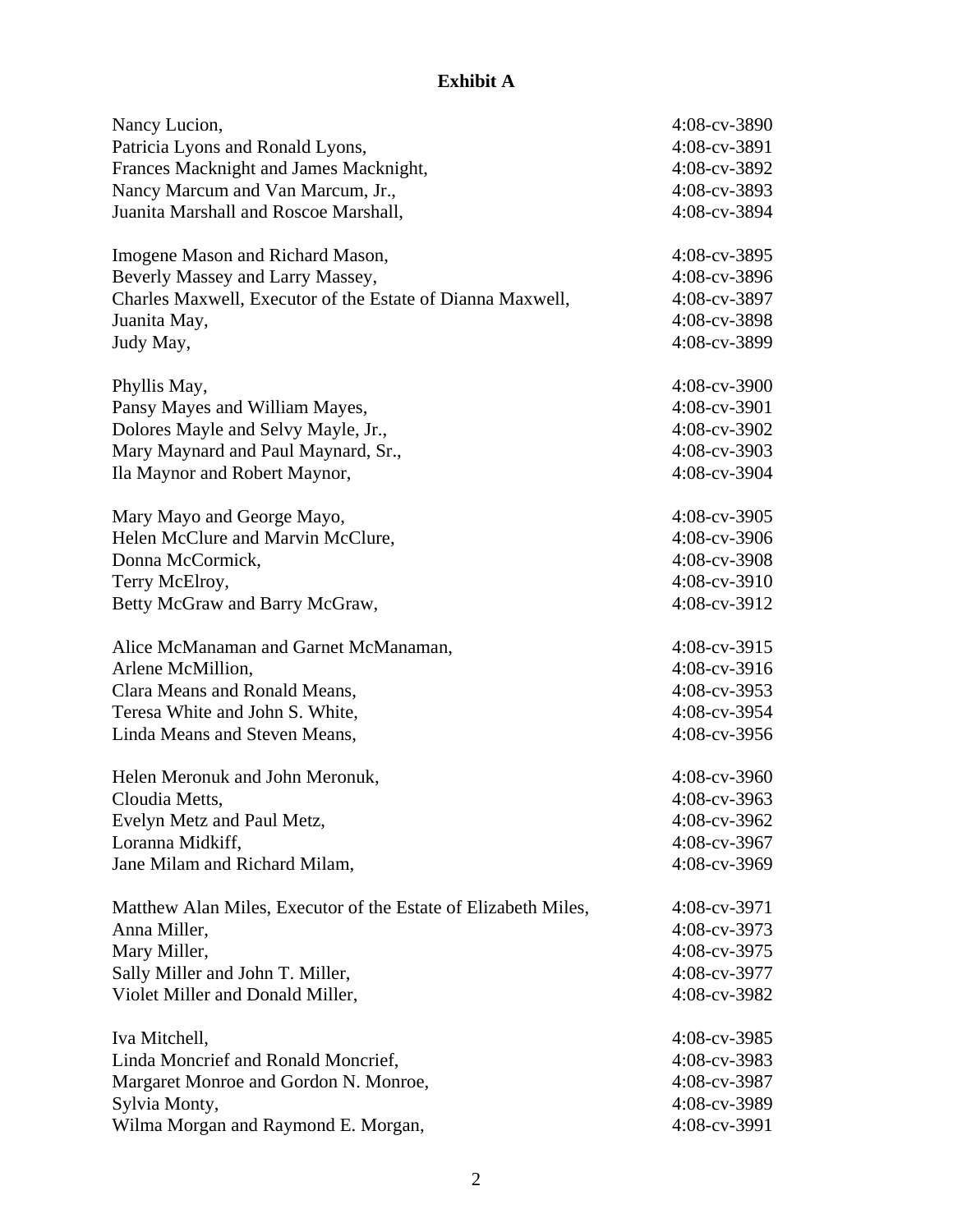| Helen Mounts,                             | $4:08$ -cv- $4006$ |
|-------------------------------------------|--------------------|
| Lois Mounts,                              | 4:08-cv-4004       |
| Debra Mullins and John Mullins,           | 4:08-cv-4002       |
| Jennetie Muncy,                           | 4:08-cv-4001       |
| Alice Murphy and Harold Murphy,           | 4:08-cv-4014       |
| Sandra Murphy,                            | 4:08-cv-3998       |
| Virginia Murphy,                          | 4:08-cv-3996       |
| Barbara Mutters and William Mutters,      | $4:08$ -cv- $4020$ |
| Linda Napier and Edgar Napier,            | 4:08-cv-4021       |
| Nancy Napier and George Napier,           | 4:08-cv-4018       |
| Judith Neace and Lloyd Neace,             | $4:08$ -cv- $4012$ |
| Betty Newman and Ray Newman,              | 4:08-cv-4010       |
| Florence Nichols and Billy Nichols,       | 4:08-cv-4011       |
| Josetta Noble and Larry Noble,            | $4:08$ -cv- $4022$ |
| Teresa Noe,                               | 4:08-cv-4023       |
| Alice Null,                               | 4:08-cv-4026       |
| Betty Nutter,                             | 4:08-cv-4029       |
| Isabelle Nutter,                          | $4:08$ -cv-4031    |
| Peggy Nutter,                             | 4:08-cv-4034       |
| Margarette Offutt and Frank Offutt,       | 4:08-cv-3672       |
| Josephine Ohler and Leslie Ohler,         | 4:08-cv-4037       |
| Carol Overbaugh and Jimmy Overbaugh,      | 4:08-cv-4039       |
| Dana Pack and Rodney Pack,                | $4:08$ -cv-4043    |
| The Estate of Anita Paden,                | 4:08-cv-4045       |
| Martha Painter and Glen Painter,          | 4:08-cv-4048       |
| Carolyn Pauley and Bervin Pauley,         | $4:08$ -cv- $4051$ |
| Lindsey Parsley,                          | 4:08-cv-4054       |
| Joann Paxton,                             | $4:08$ -cv- $4053$ |
| Linda Payne and Mickey Payne,             | 4:08-cv-4056       |
| Sharon Pemberton and Roger Pemberton,     | 4:08-cv-4062       |
| Brenda Pennington and Paul Pennington,    | $4:08$ -cv-4065    |
| Mary Perkins and Ronald Perkins,          | $4:08$ -cv- $4067$ |
| Brenda Perrine and Gary Perrine,          | 4:08-cv-4069       |
| Dorothy Perry and Dolphus Perry,          | $4:08$ -cv- $4071$ |
| Linda Perry,                              | 4:08-cv-4078       |
| Louella Perry and Sam Perry,              | $4:08$ -cv- $4080$ |
| Sheila Peters,                            | $4:08$ -cv-4081    |
| Delores Phillips and Charles E. Phillips, | 4:08-cv-4082       |
| Elizabeth Pickrell,                       | $4:08$ -cv-4085    |
| Jane Pierce and Richard Pierce,           | 4:08-cv-4086       |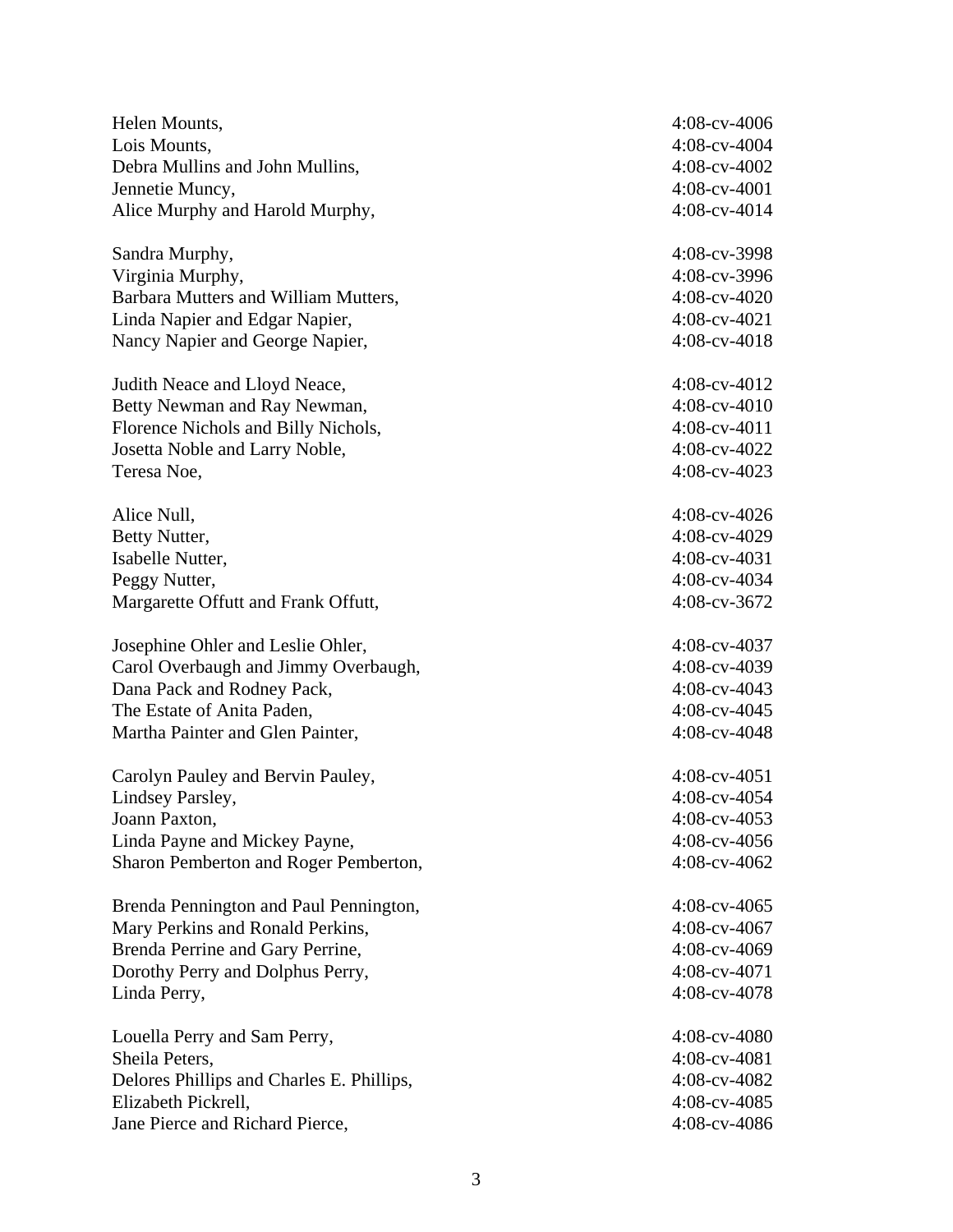| Sharon Poe and Raymond V. Poe,                                                       | 4:08-cv-4087       |
|--------------------------------------------------------------------------------------|--------------------|
| Connie Porter & Ronald Mcmillion, Co-executors of the Estate of Elizabeth Mcmillion, | 4:08-cv-4088       |
| Marlene Price,                                                                       | 4:08-cv-4089       |
| Rowena Pritchett,                                                                    | $4:08$ -cv-4090    |
| Vivian Pursley and Jack Pursley,                                                     | 4:08-cv-4091       |
| Mary Ramey,                                                                          | $4:08$ -cv-4092    |
| Dorothy Ray,                                                                         | 4:08-cv-4096       |
| Brenda Raynes and Delbert Raynes,                                                    | 4:08-cv-4093       |
| Lillian Raynes and Clyde Raynes,                                                     | 4:08-cv-4094       |
| Christina Rice and Larry Rice,                                                       | 4:08-cv-4097       |
| Clara Rigney and Kenneth Rigney,                                                     | $4:08$ -cv-4095    |
| Judy Roberts and Ronald Roberts,                                                     | 4:08-cv-4099       |
| Teresa Roberts and Frank Roberts,                                                    | $4:08$ -cv- $4100$ |
| Caroline Robinson,                                                                   | $4:08$ -cv-4101    |
| Charlotte Robinson,                                                                  | $4:08$ -cv- $4103$ |
| Wanda Robinson,                                                                      | $4:08$ -cv-4102    |
| Gladys Rogers and Jerry Rogers,                                                      | $4:08$ -cv-4106    |
| Sharron Rogers and Donald Rogers,                                                    | $4:08$ -cv-4104    |
| Cheryl Rorie,                                                                        | 4:08-cv-3907       |
| Harold Ross, Executor of the Estate of Irene Ross,                                   | 4:08-cv-3909       |
| Katheryn Ross,                                                                       | $4:08$ -cv-3911    |
| Thelma Roy and Earl Roy, Sr.,                                                        | $4:08$ -cv-3913    |
| Betty Runyan and Richard Runyan,                                                     | 4:08-cv-3914       |
| Connie Rutherford,                                                                   | 4:08-cv-3917       |
| Phyllis Samples,                                                                     | 4:08-cv-3918       |
| Barbara Sams,                                                                        | 4:08-cv-3919       |
| Judith Sarrett and Larry Sarrett,                                                    | 4:08-cv-3920       |
| Cheryl Satterfield,                                                                  | 4:08-cv-3921       |
| Doris Saunders and Carl Saunders,                                                    | 4:08-cv-3923       |
| Tammy Saunders and Dennis Saunders,                                                  | 4:08-cv-3922       |
| Lou Ann Scaggs and Jerry Scaggs,                                                     | 4:08-cv-3924       |
| Myrtle Scaggs and Treaby Scaggs,                                                     | 4:08-cv-3926       |
| Frances Scarbro and James Scarbro,                                                   | 4:08-cv-3927       |
| Thomasina Schaffer and Joseph Schaffer,                                              | 4:08-cv-3930       |
| Karen Schagat and Klaus Schagat,                                                     | 4:08-cv-3929       |
| Jennifer Schmidt and Donald Schmidt,                                                 | 4:08-cv-3928       |
| Judith Schultz and Dewey Schultz,                                                    | 4:08-cv-3931       |
| Minnie Scott and Joseph Scott,                                                       | 4:08-cv-3932       |
| Mellie Seabolt and Donald Seabolt,                                                   | 4:08-cv-3933       |
| Marilyn Settle and Alfred Ray Settle,                                                | 4:08-cv-3809       |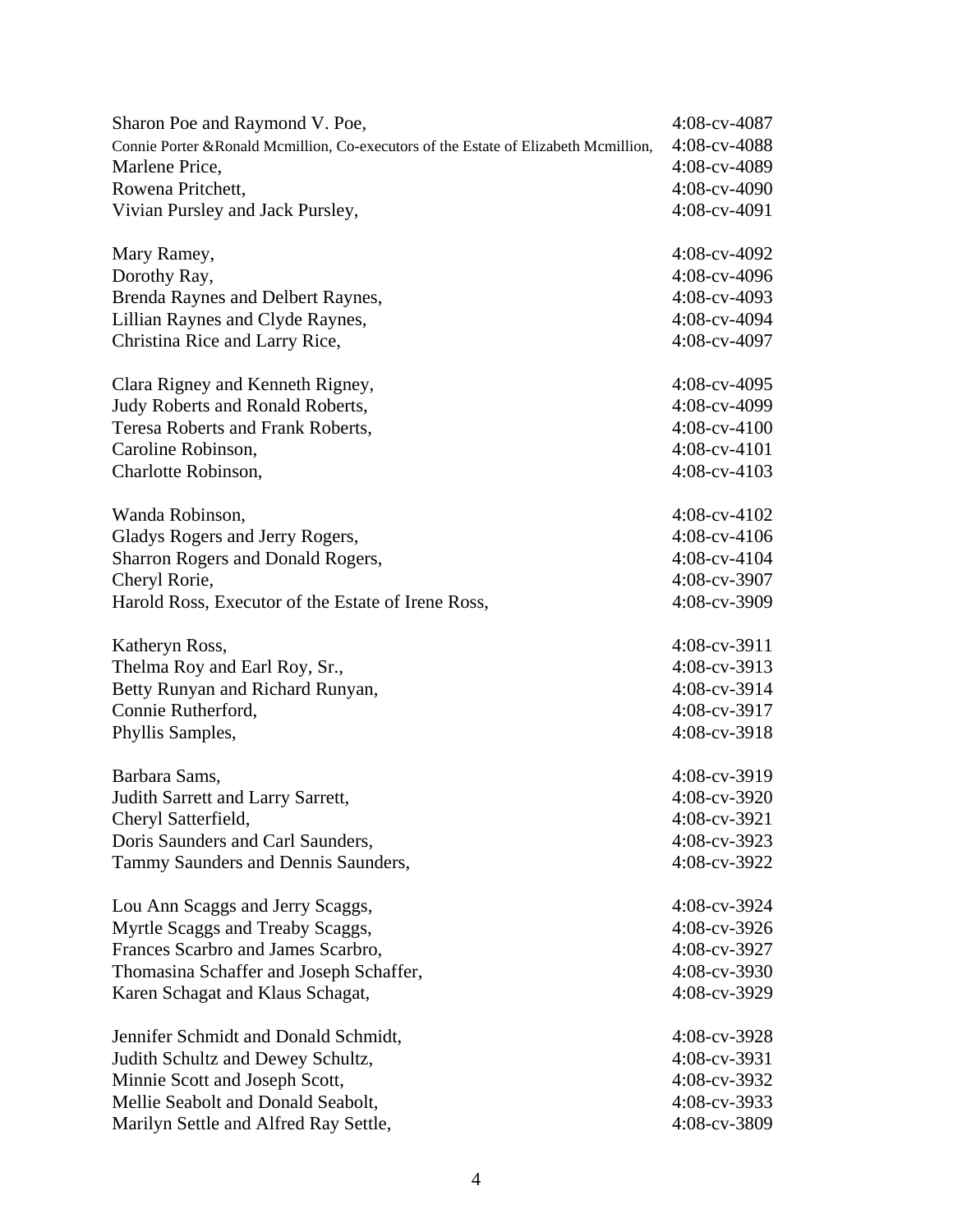| Anne Sexton and James Sexton,               | 4:08-cv-3934    |
|---------------------------------------------|-----------------|
| Barbara Shaffer and Roger Shaffer,          | 4:08-cv-3935    |
| Myrtle Shamblin and Billy Shamblin,         | 4:08-cv-3936    |
| Jackolin Shiels,                            | 4:08-cv-3937    |
| Philippa Shores and Kenneth Shores,         | 4:08-cv-3938    |
| Jeanette Shumar,                            | 4:08-cv-3939    |
| Bonnie Siders and Floyd Siders,             | 4:08-cv-3940    |
| Sandra Simmons and James Simmons,           | 4:08-cv-3941    |
| Gency Simpson and Freddie Simpson,          | 4:08-cv-3942    |
| Rhetta Skaggs,                              | 4:08-cv-3948    |
| Yvonna Sloan and Calvin Sloan,              | 4:08-cv-3947    |
| Annemarie Slone and Theodore Slone,         | 4:08-cv-3946    |
| Barbara Smith and John Smith,               | 4:08-cv-3944    |
| Jackie Smith,                               | 4:08-cv-3945    |
| Josephine Smith,                            | 4:08-cv-3949    |
| Rhodonna Smith and Roy Smith,               | $4:08$ -cv-3951 |
| Alice Spainhour and Richard Spainhour,      | 4:08-cv-3950    |
| Regenia Stamper and Henry Stamper,          | 4:08-cv-3952    |
| Carolyn Stanley,                            | 4:08-cv-3955    |
| Audalene Starr,                             | 4:08-cv-3957    |
| Doreen Steele and Youngea Bill Steele, Jr., | $4:08$ -cv-3958 |
| Linda Steen and Karl Steen,                 | 4:08-cv-3959    |
| Alice Stowers and Paul Stowers,             | 4:08-cv-3964    |
| Shirley Stroehman and William Stroehman,    | 4:08-cv-3961    |
| Julia Sturgell and Sherman Sturgell,        | 4:08-cv-3965    |
| Hazel Summerville,                          | 4:08-cv-3966    |
| Bonnie Sutphin,                             | 4:08-cv-3968    |
| Geraldine Sweeney and Charles Sweeney,      | 4:08-cv-3970    |
| Vicenta Taisacan,                           | 4:08-cv-3972    |
| Betty Talbert,                              | 4:08-cv-3974    |
| Charlotte Taylor,                           | 4:08-cv-3976    |
| Irene Taylor,                               | 4:08-cv-3980    |
| Juanita Taylor,                             | 4:08-cv-3978    |
| Navonda Tenney and Dennis Tenney,           | 4:08-cv-3984    |
| Connie Thomas and Bobby Thomas,             | 4:08-cv-3986    |
| Brenda Thompson,                            | 4:08-cv-3988    |
| Liddie Thompson and Teddy Thompson,         | 4:08-cv-3992    |
| Susie Thompson and Jerry Thompson,          | 4:08-cv-3990    |
| Juanita Tickle,                             | 4:08-cv-4007    |
| Debra Tilley and David Tilley,              | $4:08$ -cv-4005 |